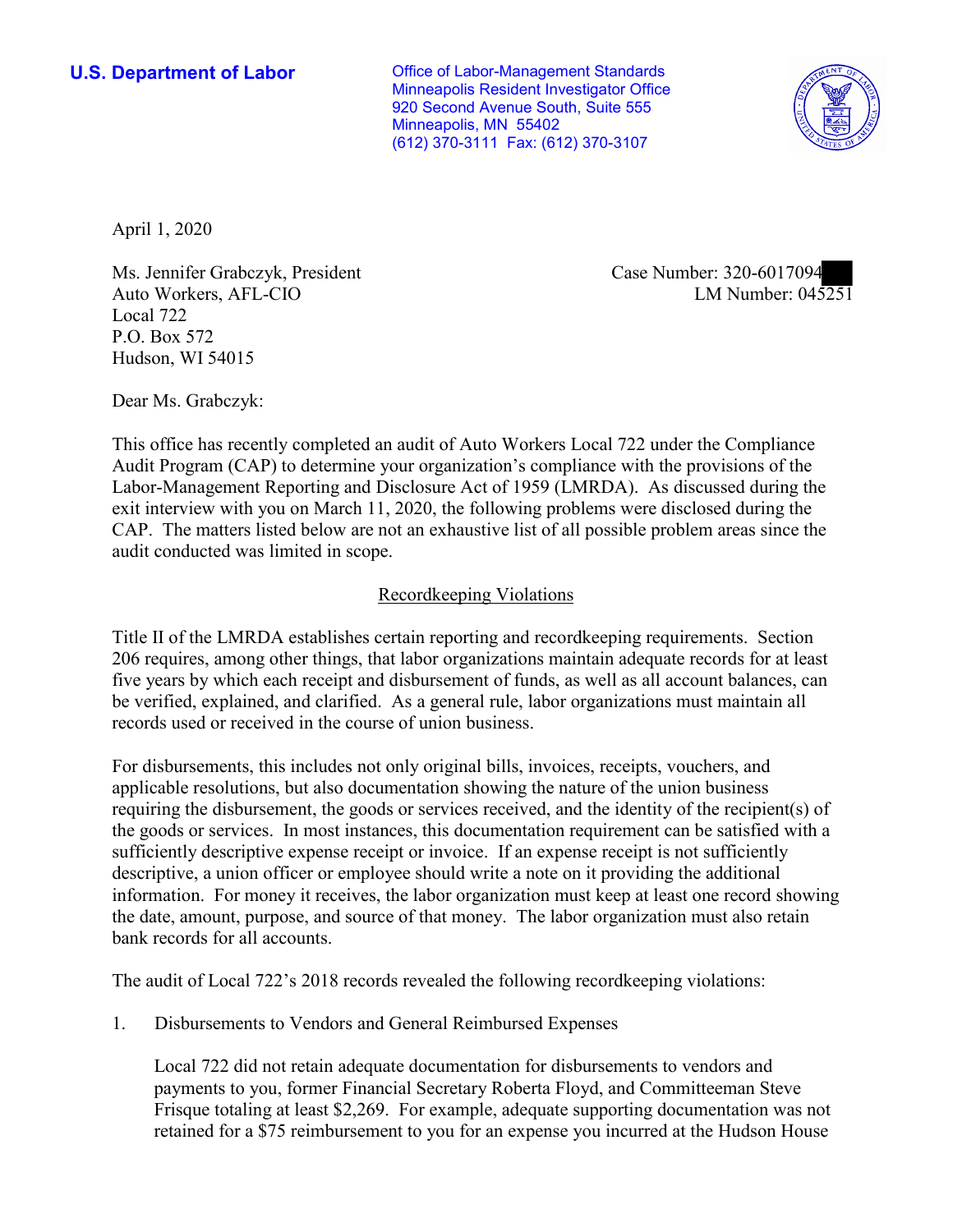to Delta Airlines on March 30, 2018 for airfare for the UAW Constitutional Convention. supporting documentation, such as a voucher or receipt. Hotel. While Local 722 recorded this expense in its general ledger, it did not retain any supporting documentation, such as a voucher or receipt. As another example, adequate supporting documentation was not retained for a \$300.40 debit card charge the union made Local 722 also recorded this expense in its general ledger, but again did not retain any

 receipts. For example, an itemized receipt was not retained for a \$457.77 meal expense the union incurred at Pier 500 on December 13, 2018 for a Christmas breakfast. In support of this expense, Local 722 only retained a debit card signature receipt, which is not sufficient. Additionally, Local 722's records of meal expenses did not always include itemized

 be retained. These itemized receipts are necessary to determine if such disbursements are corresponding principal officers) of your union, who are required to sign your union's LM As noted above, labor organizations must retain original receipts, bills, and vouchers for all disbursements. Itemized receipts provided by restaurants to officers and employees must for union business purposes and to sufficiently fulfill the recordkeeping requirement of LMRDA Section 206. Records of meal expenses must include written explanations of the union business conducted and the full names and titles of all persons who incurred the restaurant charges. Also, the records retained must identify the names of the restaurants where the officers or employees incurred meal expenses. The president and treasurer (or report, are responsible for properly maintaining union records.

# 2. Failure to Accurately Record Receipts

 The audit revealed that Local 722 did not accurately record in its receipts records the source of some employer dues checkoff checks totaling at least \$344. For example, for a the source of the receipt in its receipts journal rather than the receipt's actual source, Compass Group. Union receipts records must include an adequate identification of all \$96.87 deposit made on December 5, 2018, Local 722 recorded Ford Motor Company as money the union receives. The records should show the date and amount received, and the source of the money.

# 3. Disposition of Property

 purchased the tee-shirts or the tee-shirts (and their value) that were on hand at the beginning and end of the year. The audit revealed that Local 722 did not maintain an inventory of tee-shirts it sold during the audit year. While Local 722 retained records that identify the date the tee-shirts were sold and the amount received from the sale, it did not maintain records that identified who

 each year in Item 30 (Other Assets) of the LM-3. The union must retain an inventory or The union must report the value of any union property on hand at the beginning and end of similar record of property on hand to verify, clarify, and explain the information that must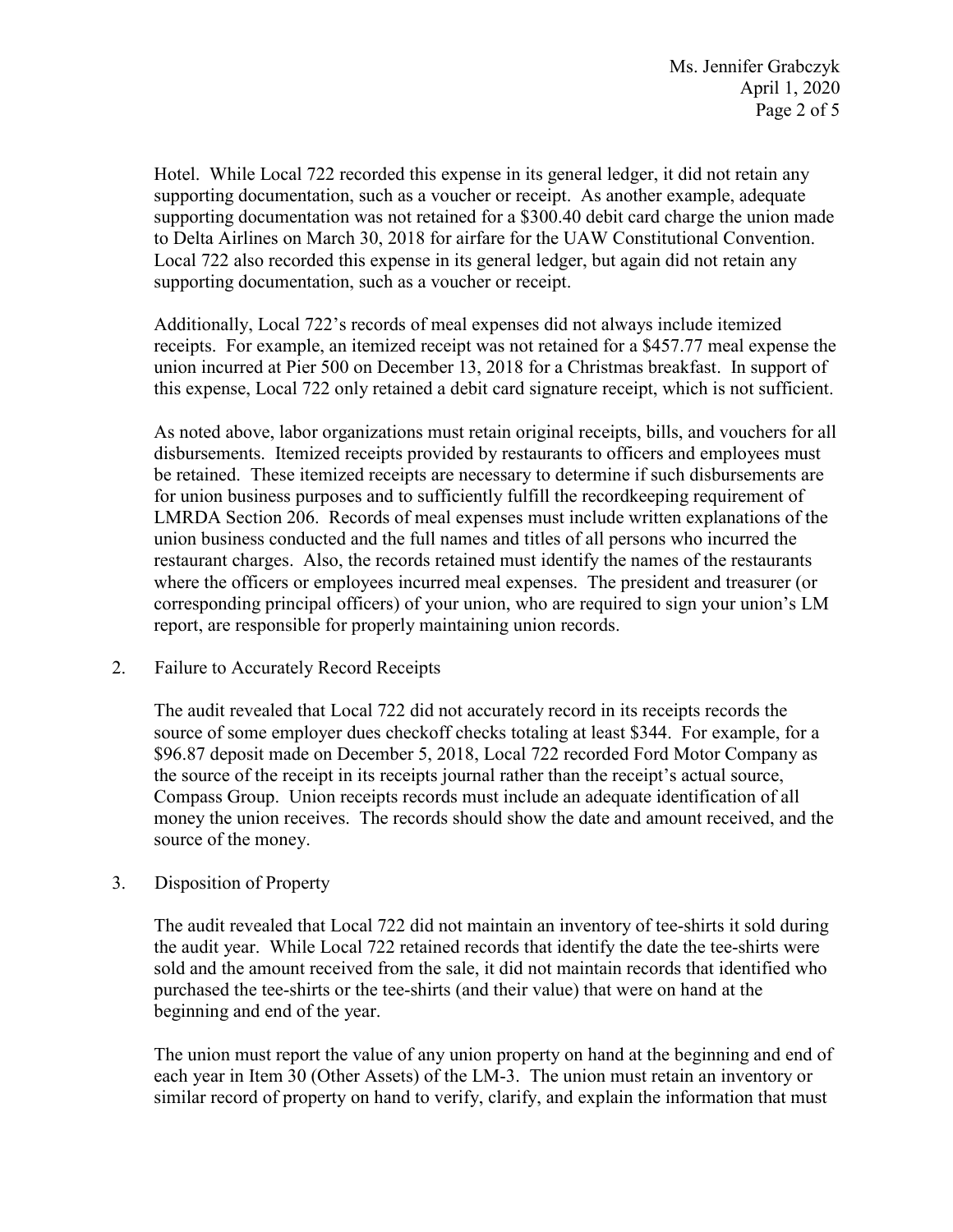be reported in Item 30. The union must record in at least one record the date and amount received from each sale of union hats, jackets, and other items.

 identify the date the items were given away and the recipients of those items. In addition, in the case of items given away to members, the union must retain records that

 Based on your assurance that Local 722 will retain adequate documentation in the future, OLMS will take no further enforcement action at this time regarding the above violations.

# Reporting Violations

 Labor Organization Annual Report (Form LM-3) filed by Local 722 for the fiscal year ended The audit disclosed a violation of LMRDA Section 201(b), which requires labor organizations to file annual financial reports accurately disclosing their financial condition and operations. The December 31, 2018, was deficient in the following areas:

1. Disbursements to Officers

 Disbursements to Officers), Column E (Allowances and Other Disbursements). Local in Column E of Item 24 for you, Ms. Floyd, Mr. Frisque, and Mr. Norton was \$0. It (Office and Administrative Expense) and/or Item 54 (Other Disbursements). Local 722 did not include reimbursements to you, Ms. Floyd, Mr. Frisque, and Shop Chair Daniel Norton totaling at least \$3,636 in the amounts reported Item 24 (All Officers and 722's disbursements records indicate that you, Ms. Floyd, Mr. Frisque, and Mr. Norton received reimbursed expenses totaling at least \$3,636; however, the total amount reported appears that Local 722 erroneously reported its officers' reimbursed expenses in Item 48

 The union must report most direct disbursements to Local 722 officers and some indirect issued to a hotel) or for transportation by a public carrier (such as an airline) for an officer disbursements made on behalf of its officers in Item 24. A "direct disbursement" to an officer is a payment made to an officer in the form of cash, property, goods, services, or other things of value. See the instructions for Item 24 for a discussion of certain direct disbursements to officers that do not have to be reported in Item 24. An "indirect disbursement" to an officer is a payment to another party (including a credit card company) for cash, property, goods, services, or other things of value received by or on behalf of an officer. However, indirect disbursements for temporary lodging (such as a union check traveling on union business should be reported in Item 48.

2. Acquire/Dispose of Property

 totaling at least \$760. The union must identify the type and value of any property received Item 13 (During the reporting period did your organization acquire or dispose of any assets in any manner other than by purchase or sale?) should have been answered, "Yes," because the union gave away prizes at the union picnic and toys at a children's Christmas party or given away in the additional information section of the LM report along with the identity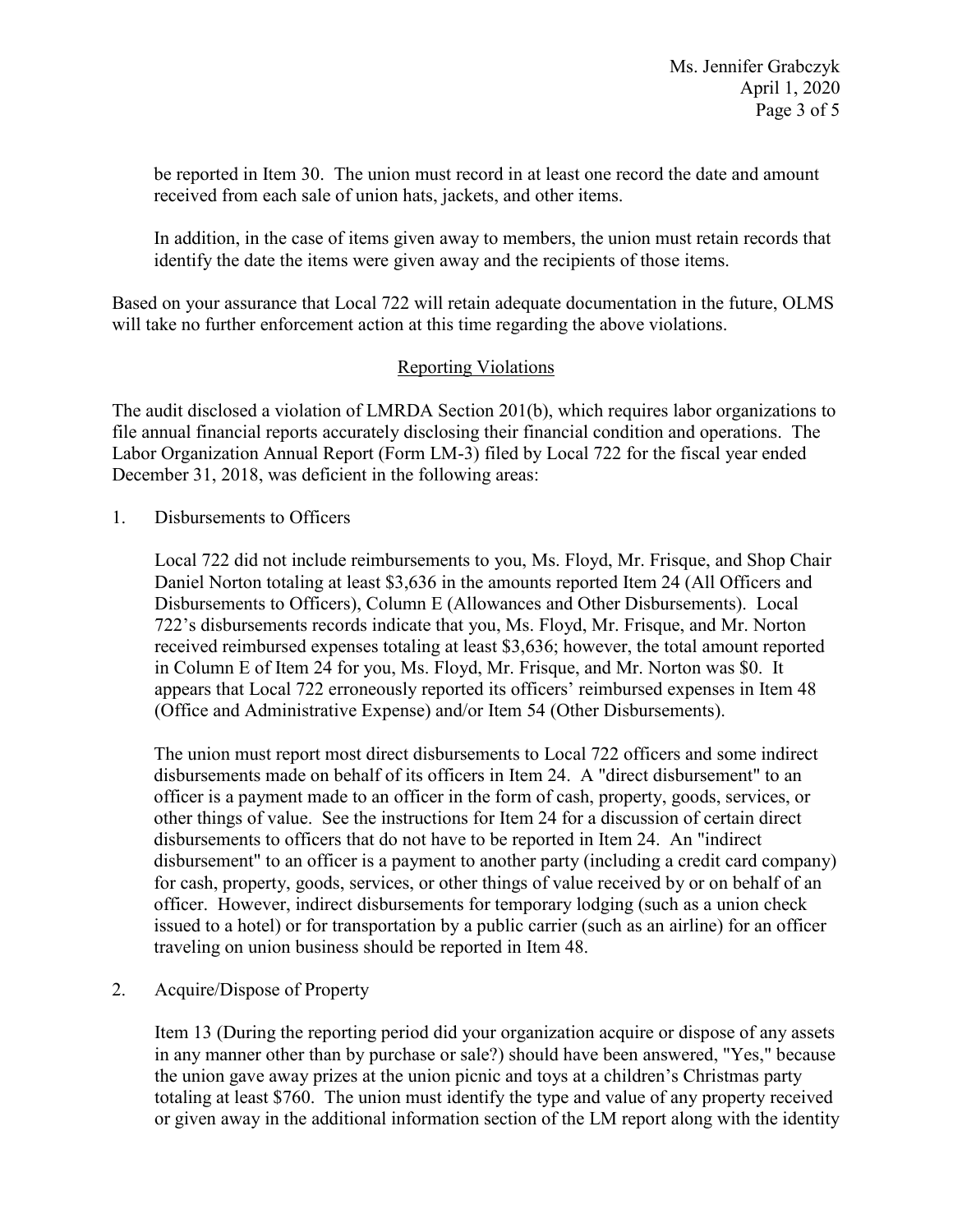categories, if appropriate, such as "members" or "new retirees." In addition, the union of the recipient(s) or donor(s) of such property. The union does not have to itemize every recipient of such giveaways by name. The union can describe the recipients by broad must report the cost, book value, and trade-in allowance for assets that it traded in.

3. Receipts and Disbursements from Vending Machines

 machine proceeds and the corresponding disbursement to Pier 500 were "netted" and as a result, Local 722 did not report these receipts or disbursement in Statement B (Receipts and During the audit year, Local 722 received vending machine proceeds totaling at least \$785 from Canteen Vending. These proceeds were used to make a partial payment to Pier 500 for the union's Christmas party. During the exit interview, you advised that the vending Disbursements).

 all cash flowing in and out of your organization, "netting" is not permitted. All of the reported in Item 43 (Other Receipts). All of the money disbursed to Pier 500 should have been reported in Item 54. OLMS also recommends that in the future, Local 722 deposit the total amount of the vending proceeds and write checks to vendors. As discussed during the exit interview, the purpose of Statement B is to report the flow of cash in an out of your organization during the reporting period. Since Statement B reports money received from Canteen Vending for vending machine sales should have been

I am not requiring that Local 722 file an amended LM report for 2018 to correct the deficient item, but Local 722 has agreed to properly report the deficient item on all future reports it files with OLMS.

# Other Issue

# Charitable Donations

 general membership meetings or recorded in any union minutes. OLMS recommends that the with union funds. The audit revealed that Local 722 did not maintain records to verify that donations made by the union totaling at least \$5,156 were properly approved. For example, the union made a donation of \$1,164 to the Christian Food Pantry on February 8, 2018. The audit found no authorization for this disbursement recorded in any union records. During the exit interview, you stated that all donations are approved by the union's community services committee but are not discussed at union keep a record, such as meeting minutes, that records authorizations for all donations made